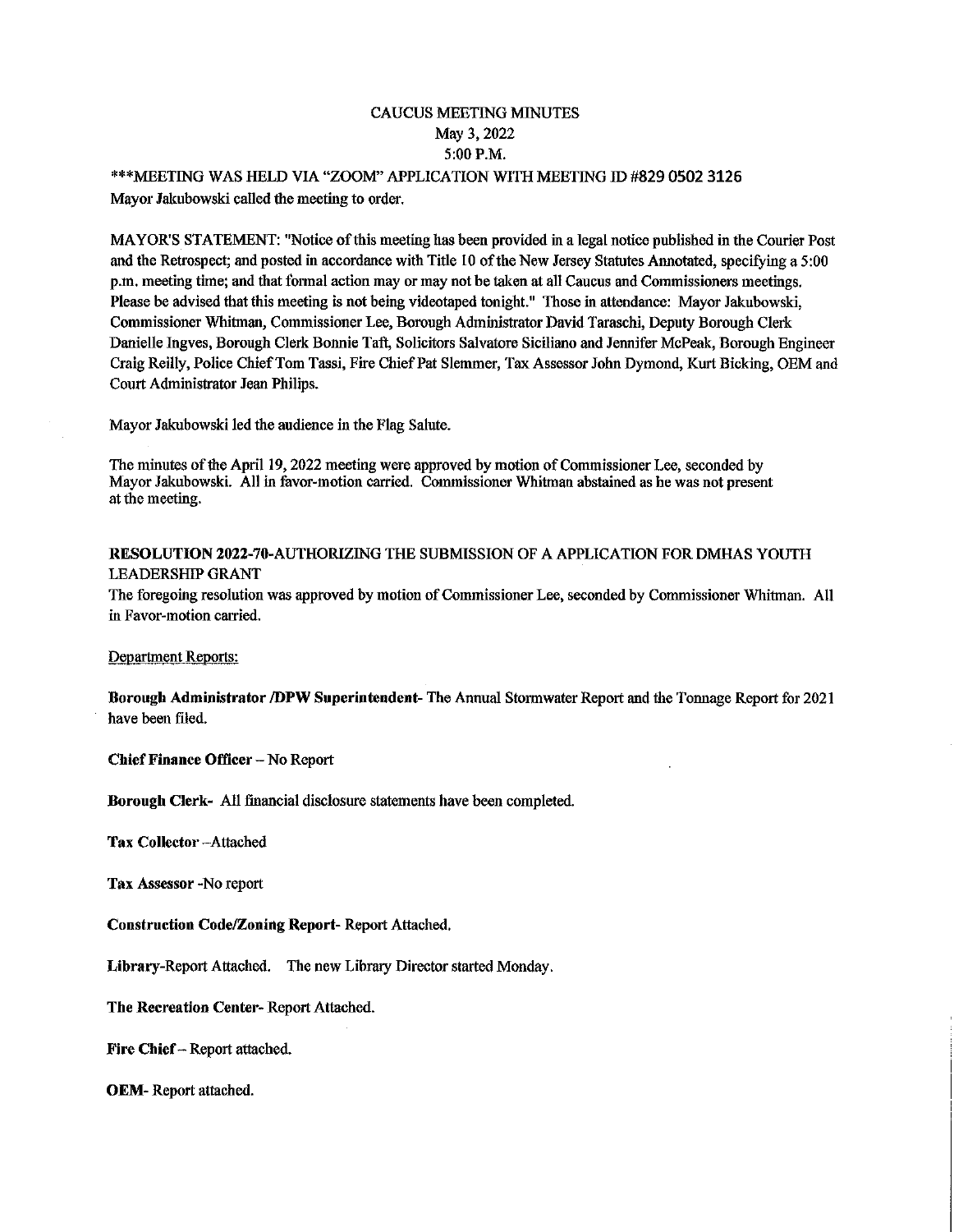#### EMS Report-No Report.

Municipal Court- No Report

Engineer- Report Attached.

Solicitor- No Report

Sustainable Jersey- Next meeting is May 4th at 7:00 p.m.

Commissioner Whitman made a motion to open the meeting to the public; seconded by Commissioner Lee. All in favor- motion carried.

Being there was no discussion, Commissioner Lee made a motion to close the meeting to the public; seconded by Commissioner Whitman. All in favor- motion carried.

#### Board of Commissioners Reports:

Commissioner Whitman-Thank you to the Celebration Committee and everyone involved in putting together Audubon Day. Also, thanks to the Police, Fire and Public Works Departtnents for all they did to help out. Great event for Audubon.

Commissioner Lee- Thank you to everyone involved with Audubon Day. Special thank you to Dani Ingves for all of the hard work she put into the event. The PSE&G project is still ongoing. Department reports can now be for the previous month so that the reports can be sent the week before the caucus meetings.

Mayor Jakubowski- Audubon Day turned out great. Outstanding job by all involved. Special thank you to Terry Wallace who will be retiring from the committee after 17 years of service to the Borough of Audubon. Borough Administrator Dave Taraschi has confirmed with the fireworks vendor for the  $4<sup>th</sup>$  of July. May start the parade 15 minutes earlier this year. Stay tuned for updates.

## RESOLUTION 2022-71-AUTHORIZmG A CLOSED SESSION FOR A CONTRACT MATTER AND POTENTIAL LITIGATION MATTER

The foregoing resolution was approved by motion of Commissioner Lee, seconded by Commissioner Whitman. All in favor-motion carried.

Those present for the closed session: Mayor Jakubowski, Commissioner Whitman, Commissioner Lee, Borough Administrator Dave Taraschi, Solicitors Salvatore Siciliano and Jennifer McPeak and Borough Clerk Bonnie Taft.

Discussion was had as to a potential litigation matter and contract matter.

Commissioner Lee made a motion to come out of closed session, seconded by Commissioner Whittnan. All in favor-motion carried.

Commissioner Lee made a motion to adjoum, seconded by Commissioner Whitman. All in favor- motion camed.

Meeting Adjourned at 6:06 P.M.